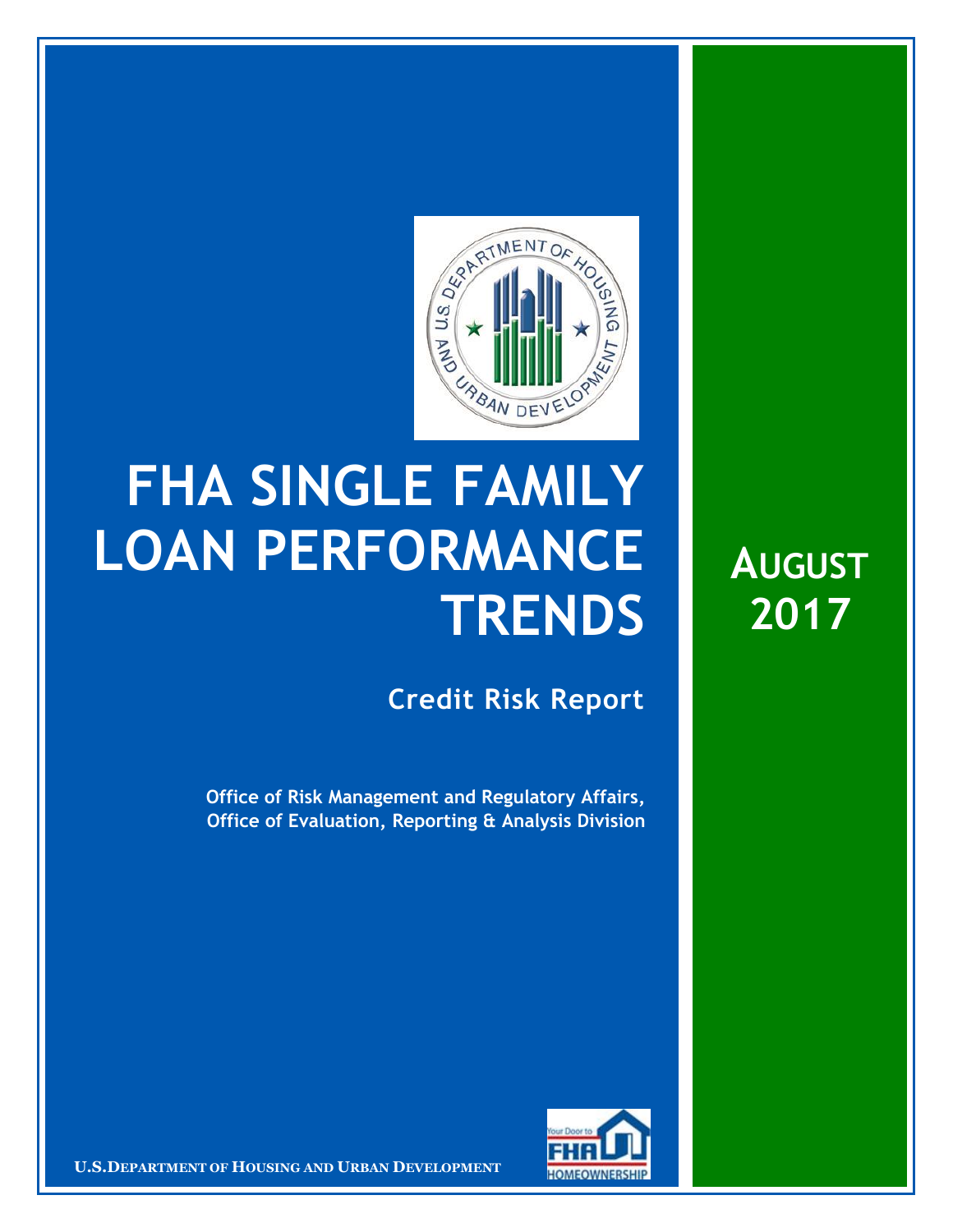## Table of Contents

## Table of Figures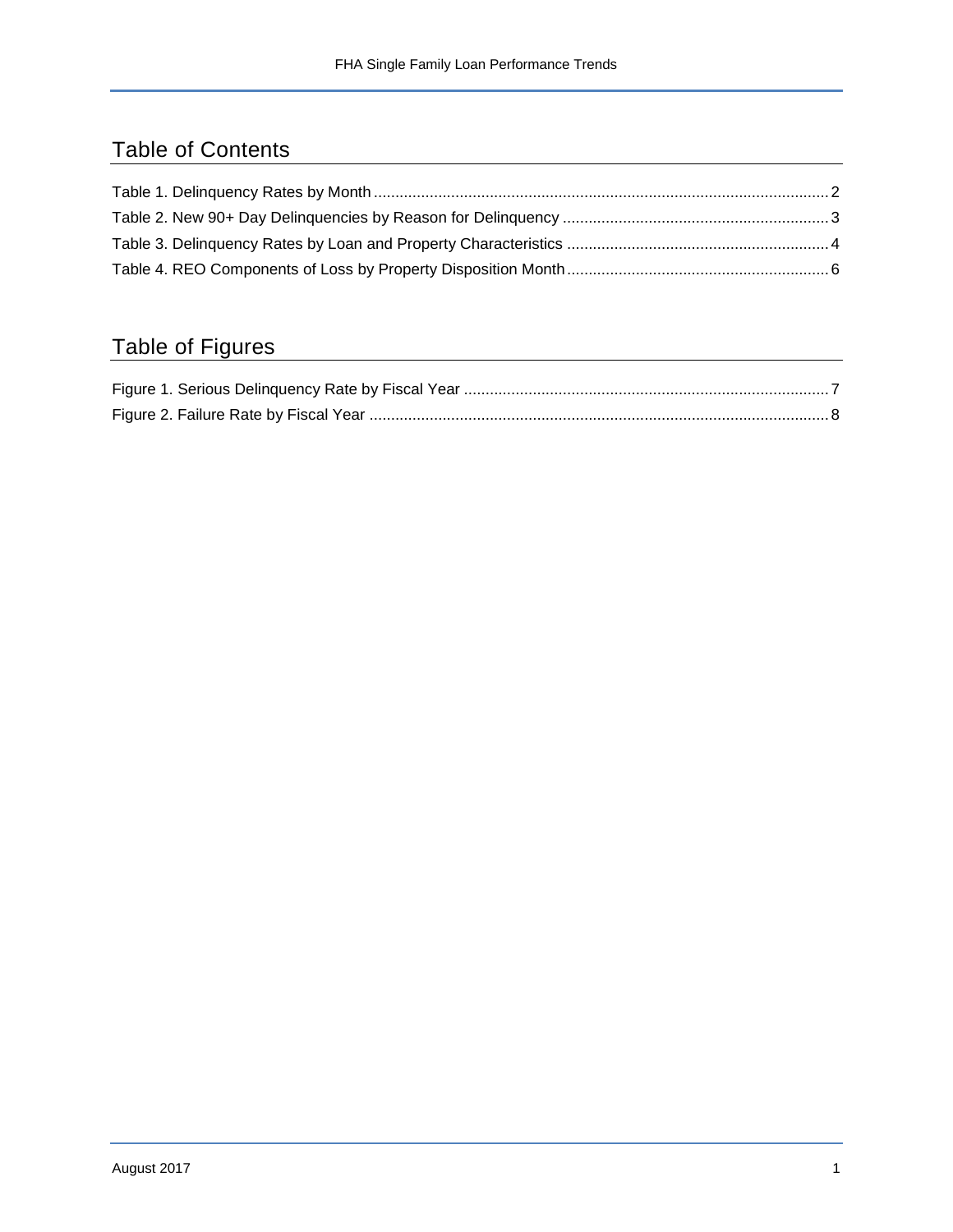<span id="page-2-0"></span>

|                                | Active<br>Insurance in |        | Delinquency Rates <sup>a</sup> (%) |                            | Exceptions <sup>b</sup> (%) | Serious    |                       |  |  |  |  |  |
|--------------------------------|------------------------|--------|------------------------------------|----------------------------|-----------------------------|------------|-----------------------|--|--|--|--|--|
|                                | Force                  |        |                                    |                            | ln.                         | In.        | Delinquency           |  |  |  |  |  |
| Month                          | (EOM)                  | 30-day | 60-day                             | 90-day                     | Foreclosure                 | Bankruptcy | Rate <sup>c</sup> (%) |  |  |  |  |  |
| <b>Non-Seasonally Adjusted</b> |                        |        |                                    |                            |                             |            |                       |  |  |  |  |  |
| Aug 2016                       | 7,834,822              | 4.49   | 1.54                               | 2.52                       | 1.55                        | 0.88       | 4.95                  |  |  |  |  |  |
| Sep                            | 7,838,495              | 4.48   | 1.57                               | 2.56                       | 1.50                        | 0.86       | 4.92                  |  |  |  |  |  |
| Oct                            | 7,840,261              | 4.55   | 1.60                               | 2.58                       | 1.47                        | 0.86       | 4.91                  |  |  |  |  |  |
| Nov                            | 7,839,269              | 4.74   | 1.64                               | 2.62                       | 1.46                        | 0.86       | 4.94                  |  |  |  |  |  |
| Dec                            | 7,842,834              | 5.04   | 1.69                               | 2.67                       | 1.46                        | 0.87       | 4.99                  |  |  |  |  |  |
| Jan 2017                       | 7,877,094              | 4.66   | 1.63                               | 2.62                       | 1.47                        | 0.87       | 4.97                  |  |  |  |  |  |
| Feb                            | 7,891,926              | 4.44   | 1.47                               | 2.49                       | 1.46                        | 0.86       | 4.81                  |  |  |  |  |  |
| Mar                            | 7,904,390              | 3.68   | 1.23                               | 2.21                       | 1.47                        | 0.86       | 4.54                  |  |  |  |  |  |
| Apr                            | 7,917,975              | 4.63   | 1.32                               | 2.17                       | 1.44                        | 0.86       | 4.47                  |  |  |  |  |  |
| May                            | 7,934,510              | 4.32   | 1.37                               | 2.09                       | 1.41                        | 0.86       | 4.36                  |  |  |  |  |  |
| Jun                            | 7,950,029              | 4.37   | 1.39                               | 2.07                       | 1.37                        | 0.85       | 4.28                  |  |  |  |  |  |
| Jul                            | 7,962,527              | 4.51   | 1.44                               | 2.08                       | 1.30                        | 0.82       | 4.20                  |  |  |  |  |  |
| Aug                            | 7,973,604              | 4.64   | 1.52                               | 2.13                       | 1.30                        | 0.81       | 4.24                  |  |  |  |  |  |
|                                |                        |        |                                    | <b>Seasonally Adjusted</b> |                             |            |                       |  |  |  |  |  |
| Aug 2016                       | 7,834,822              | 4.28   | 1.52                               | 2.64                       | 1.63                        | 0.93       | 5.20                  |  |  |  |  |  |
| Sep                            | 7,838,495              | 4.17   | 1.45                               | 2.61                       | 1.55                        | 0.88       | 5.03                  |  |  |  |  |  |
| Oct                            | 7,840,261              | 4.55   | 1.52                               | 2.56                       | 1.49                        | 0.83       | 4.88                  |  |  |  |  |  |
| Nov                            | 7,839,269              | 4.47   | 1.52                               | 2.46                       | 1.48                        | 0.82       | 4.76                  |  |  |  |  |  |
| Dec                            | 7,842,834              | 4.67   | 1.51                               | 2.45                       | 1.46                        | 0.83       | 4.74                  |  |  |  |  |  |
| Jan 2017                       | 7,877,094              | 4.45   | 1.45                               | 2.34                       | 1.45                        | 0.85       | 4.64                  |  |  |  |  |  |
| Feb                            | 7,891,926              | 4.77   | 1.59                               | 2.35                       | 1.43                        | 0.85       | 4.64                  |  |  |  |  |  |
| Mar                            | 7,904,390              | 4.27   | 1.42                               | 2.28                       | 1.43                        | 0.87       | 4.58                  |  |  |  |  |  |
| Apr                            | 7,917,975              | 5.04   | 1.52                               | 2.26                       | 1.44                        | 0.86       | 4.56                  |  |  |  |  |  |
| May                            | 7,934,510              | 4.48   | 1.49                               | 2.15                       | 1.43                        | 0.87       | 4.46                  |  |  |  |  |  |
| Jun                            | 7,950,029              | 4.39   | 1.44                               | 2.15                       | 1.37                        | 0.84       | 4.36                  |  |  |  |  |  |
| Jul                            | 7,962,527              | 4.50   | 1.45                               | 2.19                       | 1.30                        | 0.82       | 4.31                  |  |  |  |  |  |
| Aug                            | 7,973,604              | 4.48   | 1.48                               | 2.18                       | 1.31                        | 0.81       | 4.31                  |  |  |  |  |  |

**Table 1. Delinquency Rates by Month**

EOM = end of month.

a The 90-day category includes all loans that are at least 3 months delinquent excluding those loans in foreclosure or bankruptcy processing. Included in the delinquency counts are loans under active consideration for loss mitigation foreclosure avoidance.

**bExceptions are counted separately from delinquencies, regardless of the length of the delinquency period.** 

<sup>c</sup> Serious delinquency rates are the sum of 90-day delinquencies plus in-foreclosures and in-bankruptcies.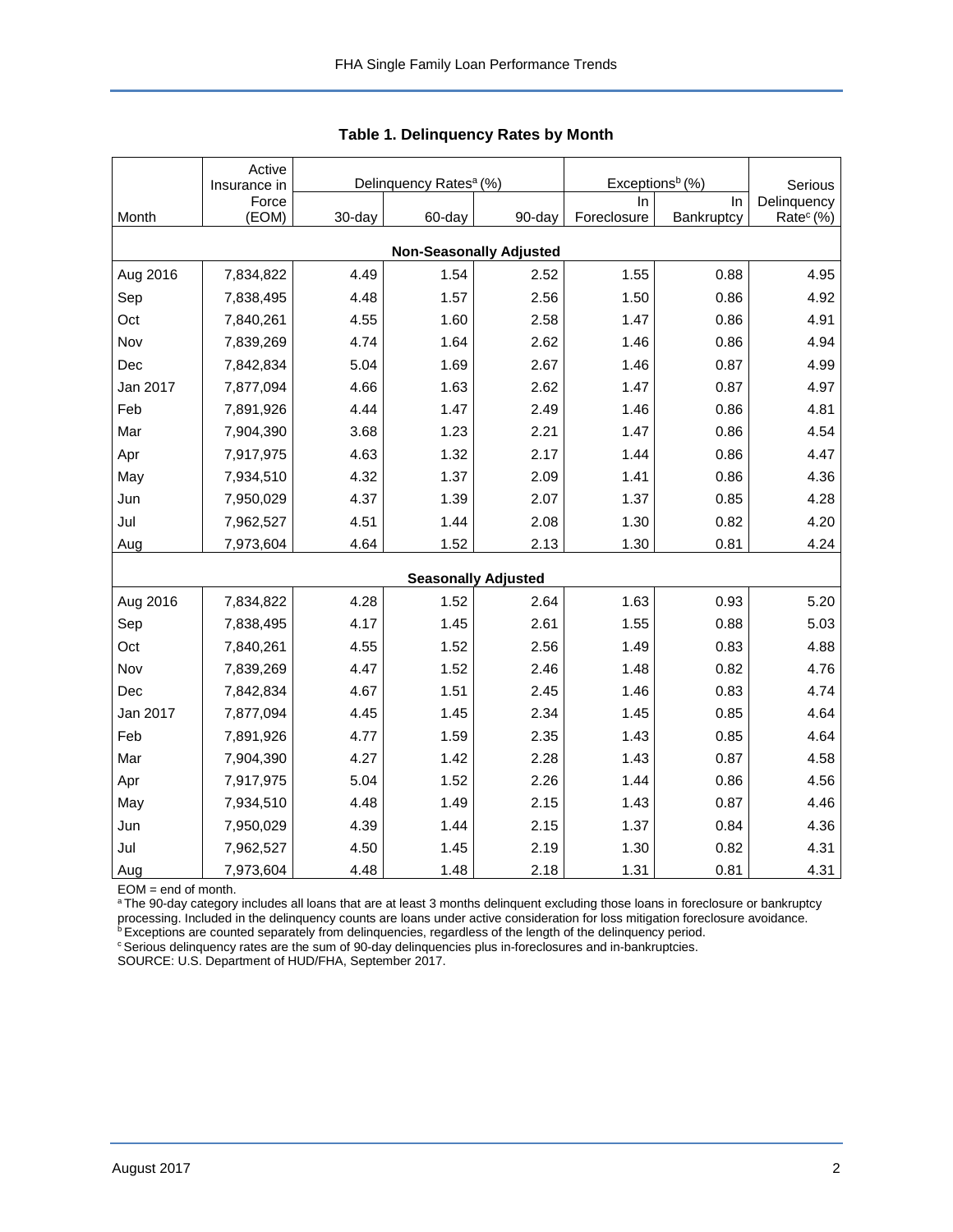|                    |               | Share by Reason for Delinquency (%) |            |             |                                                 |                     |         |                    |  |  |  |
|--------------------|---------------|-------------------------------------|------------|-------------|-------------------------------------------------|---------------------|---------|--------------------|--|--|--|
| <b>Fiscal Year</b> | New 90+ Day   | Reduction                           |            | Excessive   | Death or<br>Illness of<br>Principal<br>Borrower | Marital             | No      |                    |  |  |  |
| and Quarter        | Delinquencies | of Income                           | Unemployed | Obligations | or Family                                       | <b>Difficulties</b> | Contact | Other <sup>a</sup> |  |  |  |
| 2011 Q1            | 133,709       | 37.72                               | 9.66       | 16.38       | 9.51                                            | 4.59                | 12.91   | 9.23               |  |  |  |
| 2011 Q2            | 117,907       | 37.31                               | 10.23      | 16.08       | 10.14                                           | 4.52                | 12.03   | 9.68               |  |  |  |
| 2011 Q3            | 99,256        | 36.68                               | 10.42      | 16.46       | 10.66                                           | 4.88                | 10.79   | 10.11              |  |  |  |
| 2011 Q4            | 133,829       | 37.31                               | 10.24      | 17.48       | 10.94                                           | 4.76                | 9.39    | 9.88               |  |  |  |
| 2012 Q1            | 158,091       | 36.54                               | 9.46       | 19.14       | 11.08                                           | 4.50                | 9.26    | 10.01              |  |  |  |
| 2012 Q2            | 114,762       | 37.14                               | 10.00      | 17.60       | 11.35                                           | 4.76                | 8.57    | 10.58              |  |  |  |
| 2012 Q3            | 101,467       | 36.78                               | 9.72       | 17.56       | 11.68                                           | 4.97                | 8.38    | 10.92              |  |  |  |
| 2012 Q4            | 125,200       | 36.78                               | 9.50       | 18.07       | 11.85                                           | 4.65                | 8.15    | 11.00              |  |  |  |
| 2013 Q1            | 124,359       | 36.17                               | 9.00       | 18.46       | 12.01                                           | 4.65                | 8.21    | 11.49              |  |  |  |
| 2013 Q2            | 104,165       | 35.80                               | 8.81       | 18.01       | 12.22                                           | 4.53                | 8.20    | 12.43              |  |  |  |
| 2013 Q3            | 86,810        | 35.94                               | 8.27       | 18.09       | 12.35                                           | 4.59                | 8.48    | 12.28              |  |  |  |
| 2013 Q4            | 105,090       | 36.29                               | 8.29       | 19.07       | 12.37                                           | 4.58                | 8.75    | 10.65              |  |  |  |
| 2014 Q1            | 112,099       | 35.30                               | 7.93       | 20.46       | 12.16                                           | 4.46                | 9.24    | 10.45              |  |  |  |
| 2014 Q2            | 93,183        | 34.73                               | 8.05       | 19.64       | 11.80                                           | 4.32                | 10.73   | 10.75              |  |  |  |
| 2014 Q3            | 80,881        | 33.31                               | 7.93       | 19.88       | 12.26                                           | 4.35                | 11.31   | 10.95              |  |  |  |
| 2014 Q4            | 101,850       | 32.44                               | 7.53       | 20.94       | 12.62                                           | 4.42                | 11.43   | 10.61              |  |  |  |
| 2015 Q1            | 106,665       | 31.75                               | 7.00       | 21.98       | 12.68                                           | 4.23                | 11.65   | 10.71              |  |  |  |
| 2015 Q2            | 82,866        | 32.16                               | 7.16       | 21.62       | 12.56                                           | 4.19                | 11.49   | 10.82              |  |  |  |
| 2015 Q3            | 71,869        | 30.82                               | 6.70       | 21.40       | 12.66                                           | 4.23                | 13.07   | 11.13              |  |  |  |
| 2015 Q4            | 88,263        | 30.55                               | 6.65       | 22.20       | 12.73                                           | 3.98                | 12.13   | 11.75              |  |  |  |
| 2016 Q1            | 92,607        | 30.55                               | 6.53       | 22.62       | 12.91                                           | 4.03                | 11.37   | 11.99              |  |  |  |
| 2016 Q2            | 78,978        | 30.08                               | 6.90       | 22.80       | 12.79                                           | 3.90                | 11.87   | 11.66              |  |  |  |
| 2016 Q3            | 66,500        | 30.71                               | 7.00       | 23.15       | 13.33                                           | 4.15                | 10.66   | 10.99              |  |  |  |
| 2016 Q4            | 85,289        | 31.55                               | 7.55       | 23.81       | 13.17                                           | 3.99                | 9.47    | 10.46              |  |  |  |
| 2017 Q1            | 94,958        | 30.67                               | 7.61       | 24.28       | 13.14                                           | 3.71                | 9.20    | 11.40              |  |  |  |
| 2017 Q2            | 75,376        | 30.14                               | 8.29       | 24.11       | 13.35                                           | 3.75                | 10.05   | 10.32              |  |  |  |
| 2017 Q3            | 65,531        | 28.58                               | 8.28       | 23.74       | 13.84                                           | 3.72                | 10.93   | 10.91              |  |  |  |
| 2017 Q4-Jul        | 26,316        | 27.14                               | 8.25       | 24.30       | 12.68                                           | 3.70                | 11.92   | 12.01              |  |  |  |
| 2017 Q4-Aug        | 28,403        | 24.92                               | 7.81       | 23.11       | 12.25                                           | 2.90                | 16.21   | 12.80              |  |  |  |

<span id="page-3-0"></span>**Table 2. New 90+ Day Delinquencies by Reason for Delinquency**

a Includes abandonment of property, distant employment transfer, neighborhood problems, property problems, inability to sell or rent property, military service, business failure, casualty loss, energy-environment cost, servicing problems, payment adjustment, payment dispute, and transfer of ownership pending fraud and incarceration. SOURCE: U.S. Department of HUD/FHA, September 2017.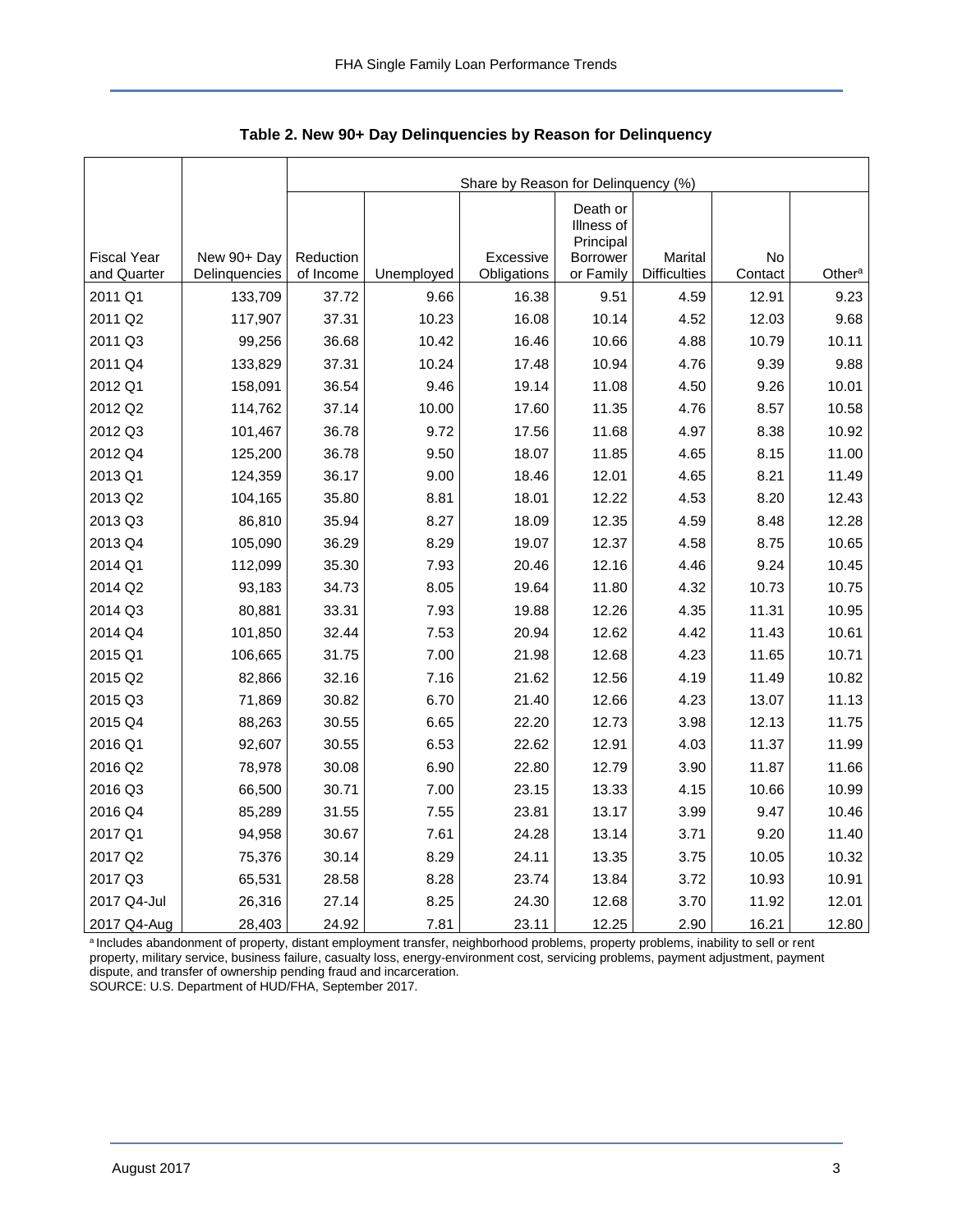<span id="page-4-0"></span>

|                           |                                   | Rates of Active Loan Counts (%) |        |        |         |                   |                  |                                  |  |  |
|---------------------------|-----------------------------------|---------------------------------|--------|--------|---------|-------------------|------------------|----------------------------------|--|--|
|                           |                                   |                                 |        |        |         |                   |                  | Serious                          |  |  |
|                           | <b>IIF</b><br>Shares <sup>a</sup> | All Past<br>Due <sup>b</sup>    | 30-Day | 60-Day | 90+ Day | In<br>Foreclosure | In<br>Bankruptcy | Delinquency<br>Rate <sup>c</sup> |  |  |
| <b>Loan Purpose</b>       |                                   |                                 |        |        |         |                   |                  |                                  |  |  |
| All Active Loans          | 7,973,604                         | 10.59                           | 4.65   | 1.52   | 2.13    | 1.30              | 0.81             | 4.24                             |  |  |
| Purchase                  | 66.83                             | 11.39                           | 5.10   | 1.72   | 2.34    | 1.27              | 0.83             | 4.43                             |  |  |
| Refinance                 | 33.17                             | 8.97                            | 3.75   | 1.12   | 1.71    | 1.37              | 0.77             | 3.86                             |  |  |
| Refinance                 |                                   |                                 |        |        |         |                   |                  |                                  |  |  |
| Refinance Loans           | 2,644,699                         | 8.97                            | 3.75   | 1.12   | 1.71    | 1.37              | 0.77             | 3.86                             |  |  |
| Conventional              | 33.59                             | 10.66                           | 4.29   | 1.33   | 2.08    | 1.88              | 0.95             | 4.91                             |  |  |
| No Cash Out               | 21.56                             | 10.40                           | 4.24   | 1.30   | 2.06    | 1.74              | 0.93             | 4.73                             |  |  |
| Cash Out                  | 12.03                             | 11.13                           | 4.39   | 1.37   | 2.13    | 2.11              | 0.98             | 5.23                             |  |  |
| <b>FHA</b>                | 10.54                             | 6.95                            | 3.11   | 0.91   | 1.28    | 0.86              | 0.61             | 2.75                             |  |  |
| No Cash Out               | 6.29                              | 6.87                            | 3.13   | 0.89   | 1.26    | 0.81              | 0.62             | 2.69                             |  |  |
| Cash Out                  | 4.25                              | 7.06                            | 3.08   | 0.94   | 1.33    | 0.92              | 0.59             | 2.84                             |  |  |
| Streamline                | 55.87                             | 8.34                            | 3.55   | 1.04   | 1.57    | 1.17              | 0.70             | 3.44                             |  |  |
| Credit Score Ranged       |                                   |                                 |        |        |         |                   |                  |                                  |  |  |
| Loans with Credit Scores  | 5,999,369                         | 10.11                           | 4.52   | 1.47   | 2.07    | 1.19              | 0.75             | 4.02                             |  |  |
| < 500                     | 0.14                              | 33.00                           | 10.68  | 4.47   | 8.38    | 5.61              | 3.63             | 17.62                            |  |  |
| 500-579                   | 2.12                              | 32.99                           | 12.08  | 4.76   | 7.73    | 4.89              | 3.17             | 15.79                            |  |  |
| 580-619                   | 6.96                              | 22.58                           | 9.30   | 3.35   | 4.88    | 2.97              | 1.85             | 9.70                             |  |  |
| 620-659                   | 29.82                             | 14.67                           | 6.70   | 2.21   | 3.03    | 1.51              | 1.09             | 5.63                             |  |  |
| 660-719                   | 39.54                             | 7.05                            | 3.32   | 0.99   | 1.37    | 0.82              | 0.48             | 2.66                             |  |  |
| 720-850                   | 21.42                             | 2.94                            | 1.33   | 0.36   | 0.53    | 0.47              | 0.19             | 1.19                             |  |  |
| <b>Fiscal Year Cohort</b> |                                   |                                 |        |        |         |                   |                  |                                  |  |  |
| <b>All Cohorts</b>        | 7,973,604                         | 10.59                           | 4.65   | 1.52   | 2.13    | 1.30              | 0.81             | 4.24                             |  |  |
| pre-2004                  | 8.28                              | 17.36                           | 7.37   | 2.70   | 3.32    | 2.16              | 1.36             | 6.84                             |  |  |
| 2004                      | 2.17                              | 18.79                           | 7.56   | 2.77   | 3.41    | 2.43              | 1.50             | 7.34                             |  |  |
| 2005                      | 1.55                              | 20.96                           | 8.29   | 3.07   | 4.07    | 3.05              | 1.75             | 8.87                             |  |  |
| 2006                      | 1.23                              | 23.96                           | 8.94   | 3.38   | 4.93    | 4.13              | 2.13             | 11.19                            |  |  |
| 2007                      | 1.17                              | 28.06                           | 9.88   | 3.72   | 6.44    | 5.08              | 2.54             | 14.06                            |  |  |
| 2008                      | 2.79                              | 27.95                           | 9.88   | 3.71   | 6.36    | 5.15              | 2.52             | 14.03                            |  |  |
| 2009                      | 6.15                              | 18.40                           | 7.01   | 2.41   | 3.79    | 3.26              | 1.63             | 8.68                             |  |  |
| 2010                      | 7.93                              | 12.93                           | 5.40   | 1.79   | 2.61    | 1.89              | 1.12             | 5.62                             |  |  |
| 2011                      | 6.38                              | 10.62                           | 4.59   | 1.51   | 2.09    | 1.40              | 0.95             | 4.43                             |  |  |
| 2012                      | 7.78                              | 8.78                            | 3.89   | 1.27   | 1.76    | 0.98              | 0.78             | 3.52                             |  |  |
| 2013                      | 10.76                             | 7.33                            | 3.33   | 1.00   | 1.46    | 0.78              | 0.63             | 2.87                             |  |  |
| 2014                      | 5.37                              | 11.31                           | 5.07   | 1.65   | 2.41    | 1.14              | 0.86             | 4.42                             |  |  |
| 2015                      | 10.14                             | 8.64                            | 4.19   | 1.28   | 1.94    | 0.63              | 0.50             | 3.07                             |  |  |
| 2016                      | 14.01                             | 6.28                            | 3.47   | 1.00   | 1.25    | 0.29              | 0.22             | 1.76                             |  |  |
| 2017                      | 14.28                             | 2.44                            | 1.75   | 0.37   | 0.25    | 0.03              | 0.03             | 0.31                             |  |  |

| Table 3. Delinquency Rates by Loan and Property Characteristics |  |  |  |  |
|-----------------------------------------------------------------|--|--|--|--|
|-----------------------------------------------------------------|--|--|--|--|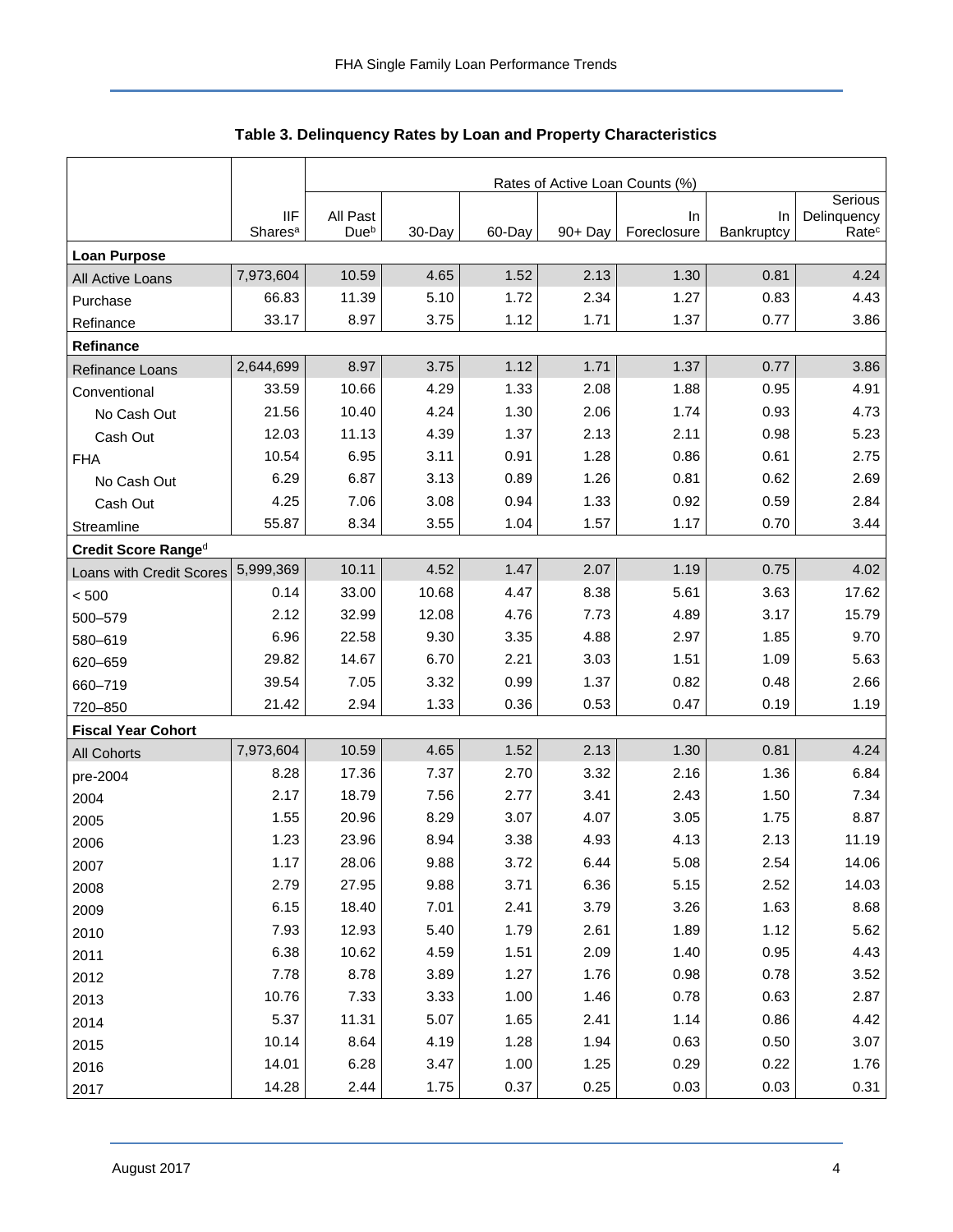|                                             |                     | Rates of Active Loan Counts (%) |        |        |            |             |            |                   |  |  |
|---------------------------------------------|---------------------|---------------------------------|--------|--------|------------|-------------|------------|-------------------|--|--|
|                                             |                     |                                 |        |        |            |             |            | Serious           |  |  |
|                                             | <b>IIF</b>          | All Past                        |        |        |            | In          | $\ln$      | Delinquency       |  |  |
|                                             | Shares <sup>a</sup> | Due <sup>b</sup>                | 30-Day | 60-Day | $90 + Day$ | Foreclosure | Bankruptcy | Rate <sup>c</sup> |  |  |
| Loan Amount at Origination (\$ thousands)   |                     |                                 |        |        |            |             |            |                   |  |  |
| All Loan Amounts                            | 7,973,604           | 10.59                           | 4.65   | 1.52   | 2.13       | 1.30        | 0.81       | 4.24              |  |  |
| < 50                                        | 3.27                | 13.23                           | 5.78   | 1.97   | 2.43       | 1.91        | 0.90       | 5.24              |  |  |
| $50 - 99$                                   | 23.59               | 12.60                           | 5.52   | 1.84   | 2.34       | 1.65        | 0.99       | 4.98              |  |  |
| 100-149                                     | 28.37               | 11.12                           | 4.91   | 1.63   | 2.22       | 1.24        | 0.92       | 4.37              |  |  |
| 150-199                                     | 19.80               | 9.73                            | 4.34   | 1.39   | 2.01       | 1.11        | 0.75       | 3.87              |  |  |
| 200-249                                     | 11.33               | 8.66                            | 3.80   | 1.22   | 1.88       | 1.04        | 0.61       | 3.53              |  |  |
| 250-399                                     | 11.30               | 8.52                            | 3.64   | 1.17   | 1.94       | 1.17        | 0.53       | 3.65              |  |  |
| 400-499                                     | 1.44                | 7.46                            | 2.97   | 0.95   | 1.89       | 1.17        | 0.44       | 3.50              |  |  |
| >499                                        | 0.91                | 6.27                            | 2.48   | 0.71   | 1.58       | 1.12        | 0.35       | 3.05              |  |  |
| <b>Property Type</b>                        |                     |                                 |        |        |            |             |            |                   |  |  |
| All Property Types                          | 7,973,604           | 10.59                           | 4.65   | 1.52   | 2.13       | 1.30        | 0.81       | 4.24              |  |  |
| Detached                                    | 86.59               | 10.56                           | 4.72   | 1.54   | 2.12       | 1.20        | 0.81       | 4.13              |  |  |
| Manufactured Housing                        | 3.14                | 13.51                           | 5.44   | 1.76   | 2.54       | 2.39        | 1.15       | 6.09              |  |  |
| 2-4 Units                                   | 2.01                | 10.52                           | 3.50   | 1.15   | 2.19       | 2.94        | 0.60       | 5.73              |  |  |
| Condo                                       | 3.42                | 7.90                            | 2.97   | 1.01   | 1.61       | 1.50        | 0.62       | 3.74              |  |  |
| Townhouse                                   | 4.84                | 11.25                           | 4.62   | 1.61   | 2.43       | 1.64        | 0.76       | 4.83              |  |  |
| <b>Purchase Loan Type</b>                   |                     |                                 |        |        |            |             |            |                   |  |  |
| All Purchase Loans                          | 5,328,243           | 11.39                           | 5.10   | 1.72   | 2.34       | 1.27        | 0.83       | 4.43              |  |  |
| Repeat                                      | 18.42               | 9.12                            | 4.21   | 1.31   | 1.74       | 1.05        | 0.69       | 3.48              |  |  |
| First-time                                  | 81.58               | 11.91                           | 5.30   | 1.82   | 2.47       | 1.32        | 0.86       | 4.65              |  |  |
| Seller-Funded Down Payment Assistance (DPA) |                     |                                 |        |        |            |             |            |                   |  |  |
| All Sources of Funds                        | 7,973,604           | 10.59                           | 4.65   | 1.52   | 2.13       | 1.30        | 0.81       | 4.24              |  |  |
| Non-DPA                                     | 97.42               | 10.21                           | 4.52   | 1.47   | 2.04       | 1.25        | 0.76       | 4.05              |  |  |
| <b>DPA</b>                                  | 2.58                | 25.19                           | 9.42   | 3.75   | 5.67       | 3.31        | 2.50       | 11.47             |  |  |

**Table 3. Delinquency Rates by Loan and Property Characteristics**

IIF = insurance in force.

<sup>a</sup> For each subpanel, the loan shares sum to 100%. However, in some of the subpanels, the total loans in the analysis do not sum to 100% of IIF. For example, the IIF shares for refinance loans sum to 100% of refinance loans. Streamline refinance loans are not included in the Credit Score Range analysis; the IIF shares in that panel, add to 100% of fully-underwritten loans.

**b** Includes all loans 30 or more days past due, including those in bankruptcy or foreclosure.

<sup>c</sup> Includes all loans 90 days past due plus all in-bankruptcy and in-foreclosure cases.

<sup>d</sup> Credit score reporting began in May 2004 but was not mandatory until July 2008. Streamline refinance loans do not require credit score reporting.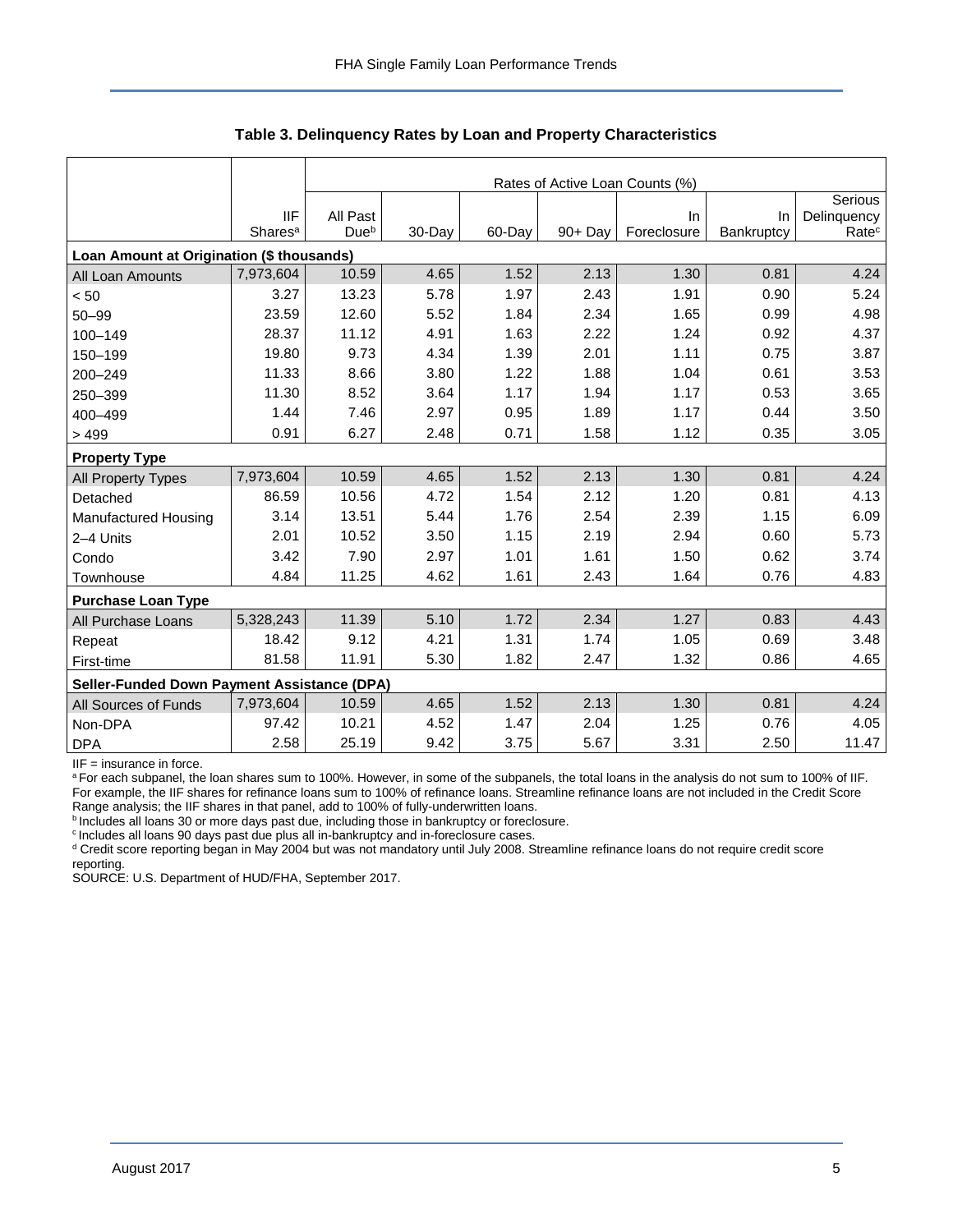<span id="page-6-0"></span>

|                                                         | 2017    |         |         |         |         |                               |         | 2016    |         |         |         |         |         |
|---------------------------------------------------------|---------|---------|---------|---------|---------|-------------------------------|---------|---------|---------|---------|---------|---------|---------|
| <b>Disposition Month</b>                                | Jul     | Jun     | May     | Apr     | Mar     | Feb                           | Jan     | Dec     | Nov     | Oct     | Sep     | Aug     | Jul     |
| Loss Components as Percentage of Defaulted Loan Balance |         |         |         |         |         |                               |         |         |         |         |         |         |         |
| Claim Expenses <sup>a</sup>                             | 17.64   | 18.32   | 18.76   | 18.91   | 18.50   | 18.80                         | 18.21   | 17.62   | 18.43   | 18.54   | 18.27   | 18.89   | 17.98   |
| Holding Costsb                                          | 4.56    | 4.68    | 4.77    | 5.31    | 4.81    | 4.74                          | 4.83    | 4.92    | 4.82    | 4.96    | 4.92    | 4.97    | 4.85    |
| Loss on Collateral <sup>c</sup>                         | 29.11   | 28.99   | 29.16   | 29.17   | 31.58   | 33.47                         | 32.32   | 31.08   | 31.68   | 32.63   | 31.41   | 31.49   | 28.91   |
| Sales Expense                                           | 4.53    | 4.43    | 4.55    | 4.67    | 4.39    | 4.29                          | 4.40    | 4.33    | 4.30    | 4.21    | 4.24    | 4.36    | 4.55    |
| Program Discounts <sup>d</sup>                          | 0.33    | 0.17    | 0.13    | 0.19    | 0.15    | 0.15                          | 0.17    | 0.11    | 0.14    | 0.14    | 0.11    | 0.18    | 0.13    |
| Net Loss Rate <sup>e</sup>                              | 53.06   | 53.32   | 54.33   | 56.48   | 58.24   | 60.61                         | 59.03   | 57.27   | 58.86   | 59.55   | 58.32   | 59.25   | 55.69   |
|                                                         |         |         |         |         |         | Average Amount (\$)           |         |         |         |         |         |         |         |
| Average Dollar Loss                                     | 64,208  | 64,462  | 65,717  | 69,581  | 70,436  | 71,770                        | 69,439  | 67,637  | 69,862  | 69,324  | 67,946  | 67,784  | 63,159  |
| Average Unpaid Balance                                  | 121,014 | 120,891 | 120,954 | 123,190 | 120,938 | 118,413                       | 117,629 | 118,102 | 118,684 | 116,415 | 116,509 | 114,407 | 113,416 |
|                                                         |         |         |         |         |         | <b>Occurrence Count</b>       |         |         |         |         |         |         |         |
| <b>Number of Dispositions</b>                           | 2,231   | 3,290   | 3,653   | 3,538   | 4,516   | 3,635                         | 3,627   | 4,189   | 4,192   | 4,523   | 4,773   | 4,638   | 3,388   |
| <b>Number of Discounts</b>                              | 11      | 18      | 14      | 19      | 24      | 14                            | 18      | 11      | 14      | 19      | 17      | 27      | 14      |
| <b>Stage</b>                                            |         |         |         |         |         | <b>Average Time in Months</b> |         |         |         |         |         |         |         |
| Delinquency <sup>f</sup>                                | 12.9    | 13.2    | 13.2    | 13.2    | 13.2    | 13.3                          | 12.9    | 13.1    | 13.3    | 12.8    | 12.7    | 12.9    | 12.8    |
| Foreclosure <sup>g</sup>                                | 13.7    | 13.8    | 13.5    | 14.1    | 13.5    | 13.5                          | 12.7    | 12.3    | 13.1    | 12.9    | 13.1    | 12.9    | 12.4    |
| Deed Transferh                                          | 12.1    | 12.1    | 12.2    | 12.0    | 11.9    | 12.0                          | 11.5    | 12.0    | 11.8    | 11.7    | 11.5    | 12.0    | 11.7    |
| <b>REO</b>                                              | 4.5     | 4.6     | 4.7     | 4.9     | 5.1     | 5.2                           | 5.1     | 5.0     | 5.0     | 5.0     | 4.8     | 4.7     | 4.4     |
| All Stages                                              | 43.1    | 43.7    | 43.5    | 44.0    | 43.6    | 43.8                          | 42.1    | 42.4    | 43.1    | 42.5    | 42.1    | 42.5    | 41.2    |

**Table 4. REO Components of Loss by Property Disposition Month**

<sup>a</sup> Includes interest on principal.

**b** Management, maintenance, repairs, administration, and security, net of rent and other income.

<sup>c</sup> Value when foreclosed (UPB) minus value received in REO; does not include Streamline refinances.

 $d$  Rate over all dispositions; effect is greater in the cases where a discount actually is given.

<sup>e</sup> Profit (loss) divided by Unpaid Principal Balance (UPB). The listed cost categories are not exhaustive, and they will not sum to the loss rate.

<sup>f</sup> First missed payment to date foreclosure initiated.

<sup>g</sup> Initiation of foreclosure proceedings to auction date.

h Auction date to HUD acquisition date.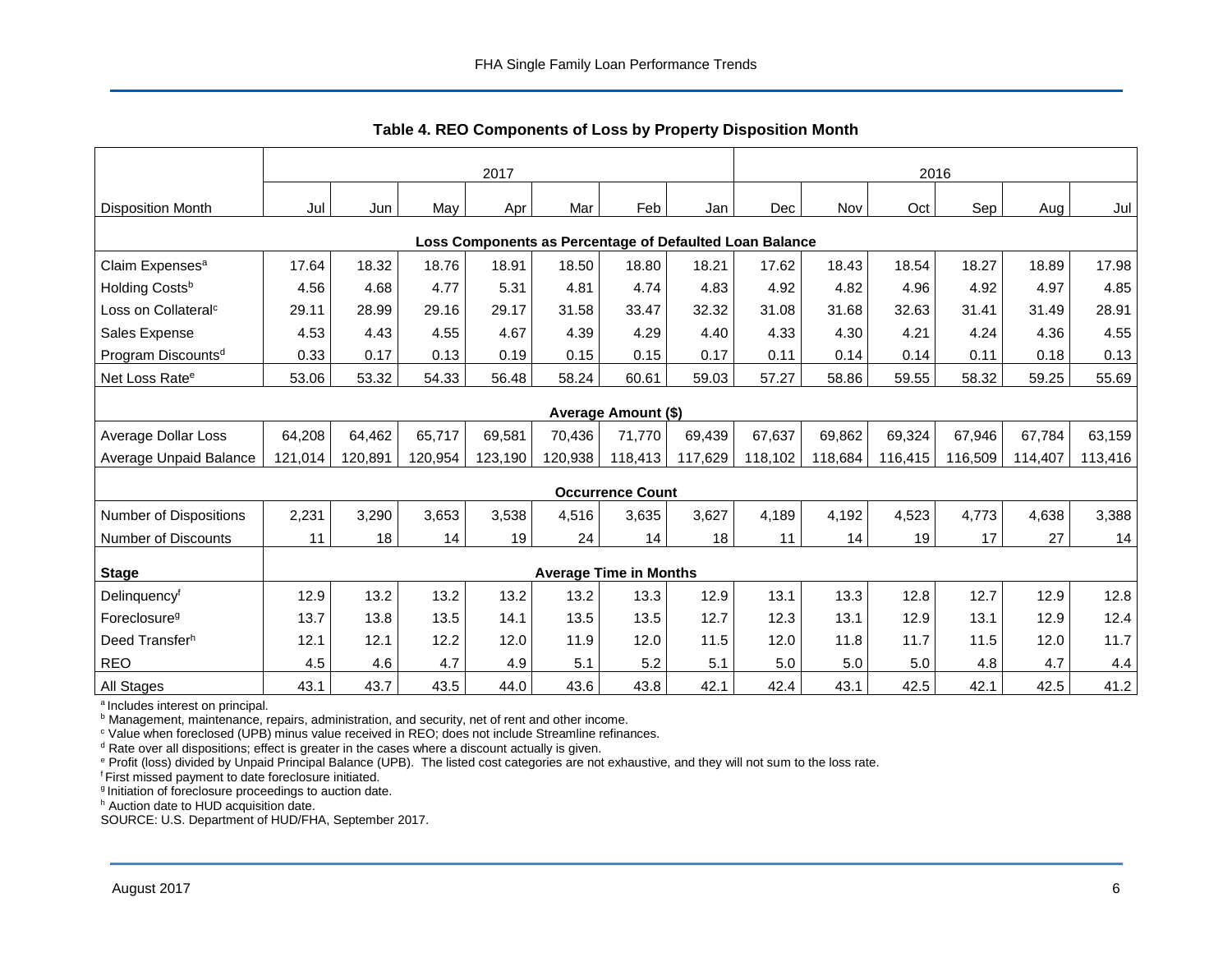**Figure 1. Serious Delinquency Rate by Fiscal Year**

<span id="page-7-0"></span>

NOTE: The FY 2009 cohort is separated into two parts, representing loan originations from October through March in 2009-1 and loan originations from April through September in 2009-2. The last six months of the origination period have been removed to ensure seasoning of loans. SOURCE: U.S. Department of HUD/FHA, September 2017.